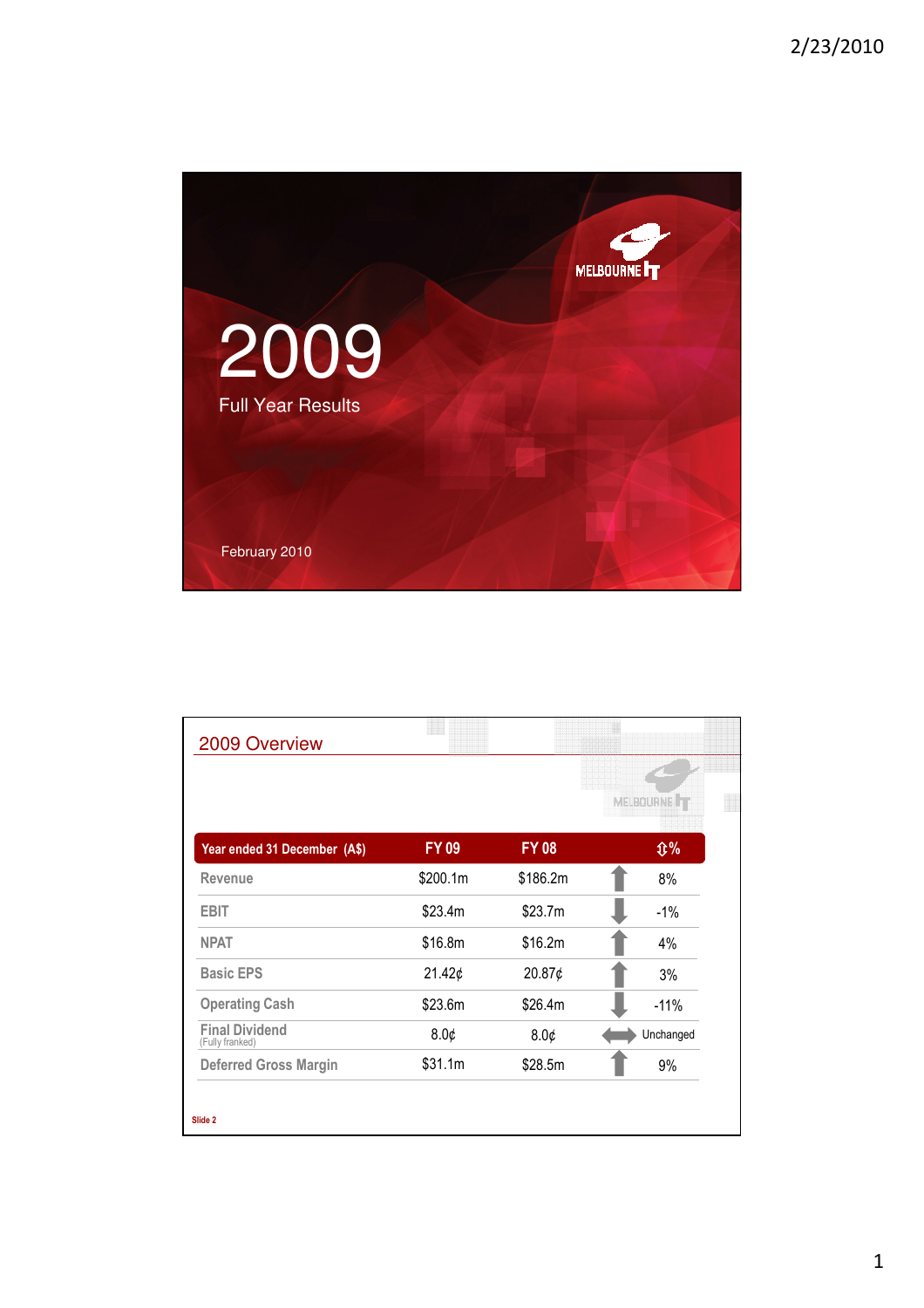

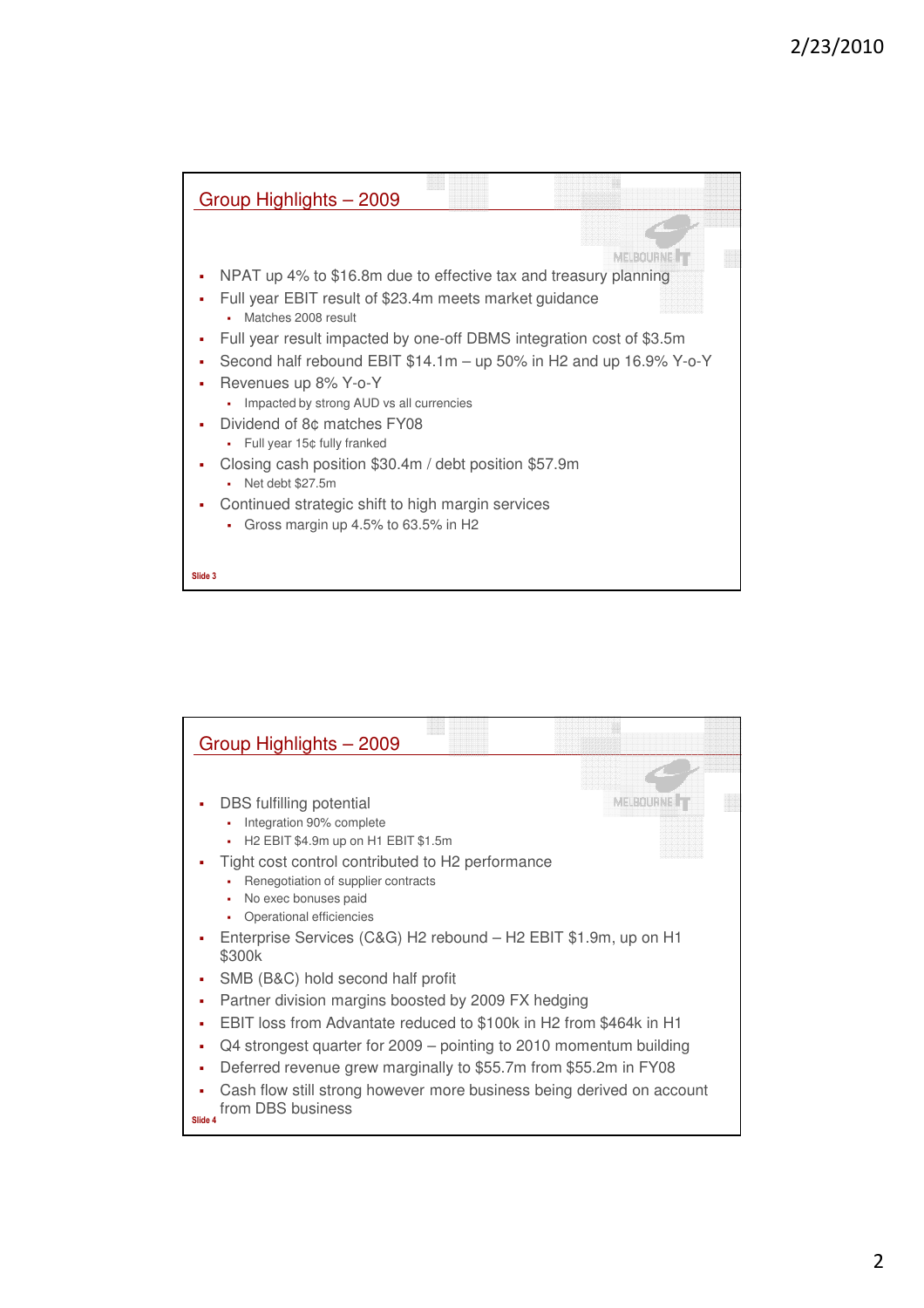



3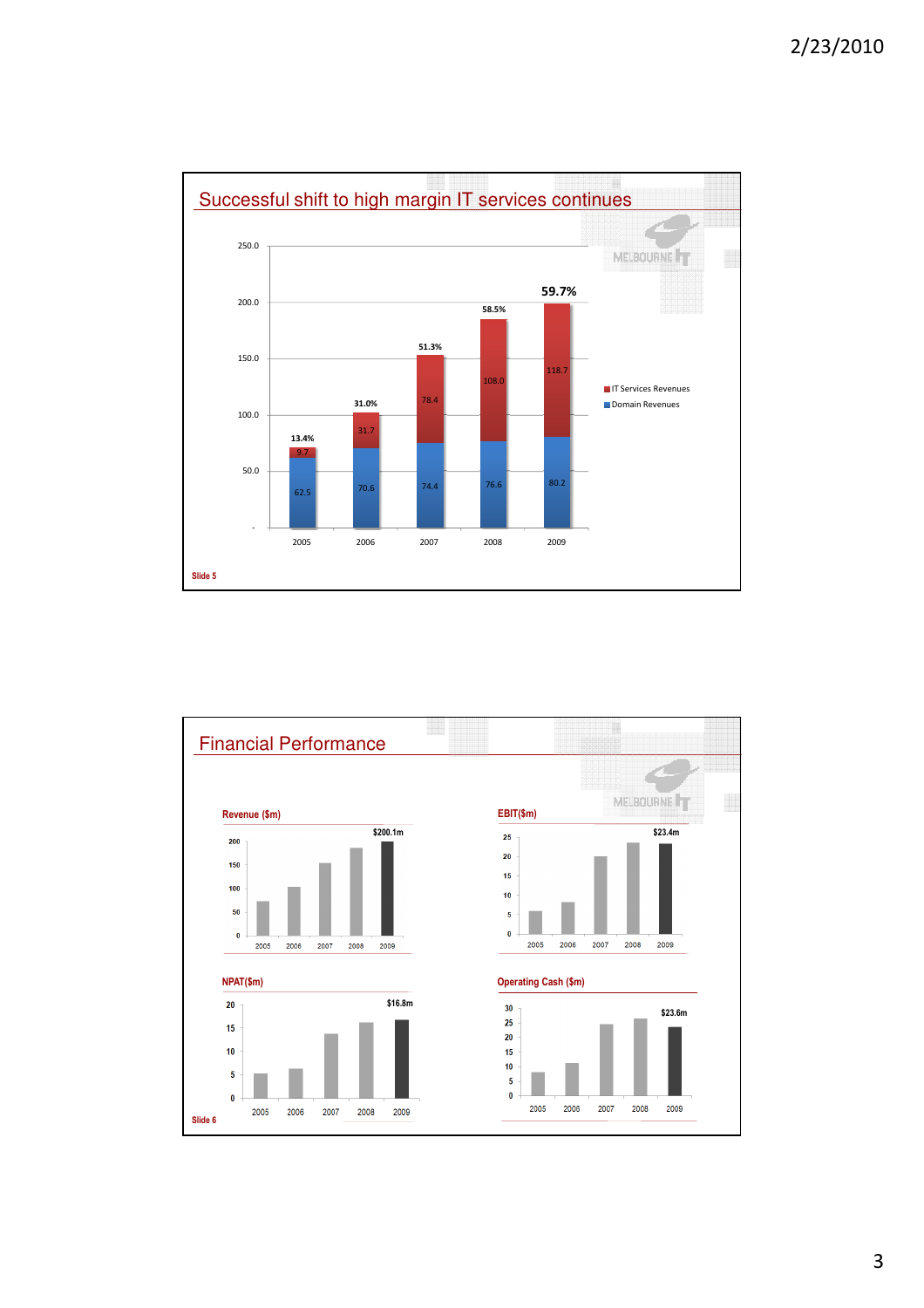

| Year ended 31 December (A\$)    | <b>FY 09</b> | <b>FY 08</b> | <b>①%</b> |
|---------------------------------|--------------|--------------|-----------|
| Revenue                         | \$200.1m     | \$186.2m     | 8%        |
| <b>Digital Brand Services</b>   | \$56.0m      | $$44.9m*$    | 25%       |
| <b>SMB eBusiness Solutions</b>  | \$42.8m      | \$43.2m      | $-1%$     |
| <b>Enterprise Services</b>      | \$25.6m      | \$26.2m      | $-2%$     |
| <b>Global Partner Solutions</b> | \$64.9m      | \$61.3m      | 6%        |
| <b>For The Record</b>           | \$9.6m       | \$8.9m       | 8%        |
| Interest and Other Income       | \$1.1m       | \$1.7m       | $-35%$    |
| <b>EBIT</b>                     | \$23.4m      | \$23.7m      | $-1\%$    |
| <b>Digital Brand Services</b>   | \$6.4m       | $$4.3m*$     | 49%       |
| <b>SMB eBusiness Solutions</b>  | \$10.1m      | \$11.8m      | $-14%$    |
| <b>Enterprise Services</b>      | \$2.2m       | \$3.2m       | $-31%$    |
| <b>Global Partner Solutions</b> | \$8.6m       | \$7.4m       | 16%       |
| <b>For The Record</b>           | \$1.0m       | \$0.5m       | 100%      |
| <b>Advantate Contribution</b>   | $-$0.6m$     | $-$0.7m$     | 17%       |
| <b>Corporate Overhead</b>       | $-$4.3m$     | $- $2.9m$    | $-48%$    |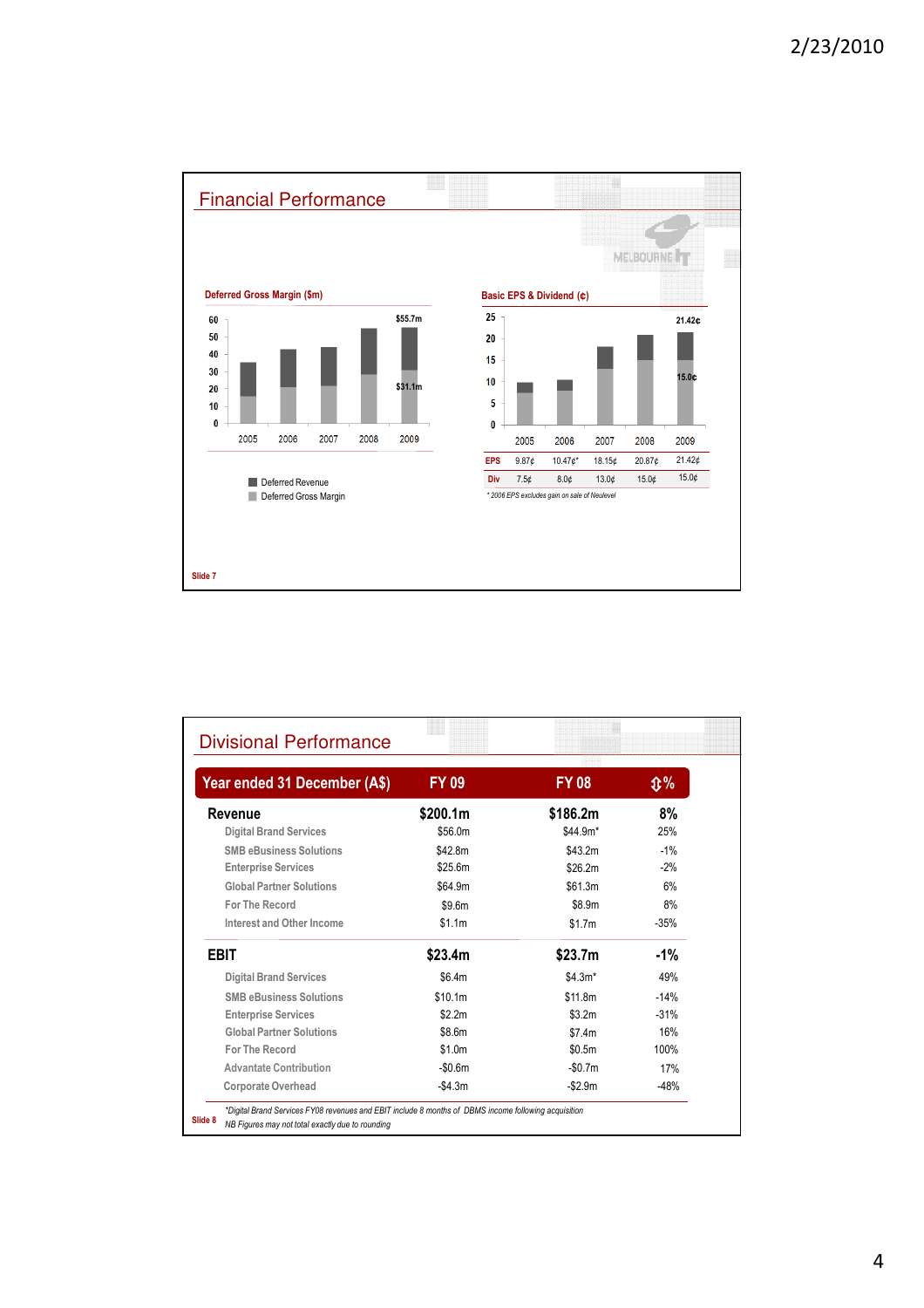| <b>Digital Brand Services (DBS)</b>                                                                                                                                                                                                                                       |                                                                                                                                                      |             |        |                                         |
|---------------------------------------------------------------------------------------------------------------------------------------------------------------------------------------------------------------------------------------------------------------------------|------------------------------------------------------------------------------------------------------------------------------------------------------|-------------|--------|-----------------------------------------|
| Number 1 global digital brand manager                                                                                                                                                                                                                                     |                                                                                                                                                      |             |        |                                         |
|                                                                                                                                                                                                                                                                           | <b>FY09</b>                                                                                                                                          | <b>FY08</b> | Change |                                         |
| Revenues                                                                                                                                                                                                                                                                  | \$56.0m                                                                                                                                              | \$44.9m     | 25%    |                                         |
| <b>Contribution Margin</b>                                                                                                                                                                                                                                                | \$6.4m                                                                                                                                               | \$4.3m      | 49%    |                                         |
| Focus shifting from integration to sales and profit<br>generation<br>FY09 NUM stands at 557k, up 11% from 500k in FY08<br>35% growth in services revenue Y-o-Y<br>to \$7.5m from \$5.4m<br>Services revenue grew to 15% of total revenue in FY09<br>from $14\%$ in $FY08$ | H2 EBIT \$4.9m up 226% from H1 EBIT \$1.5m<br>39% growth in Brand and Reputation Protection Services<br>17% growth in Web Traffic Services to \$1.2m |             |        | $\blacktriangleright$ 3,300+ customers  |
| Slide 9                                                                                                                                                                                                                                                                   |                                                                                                                                                      |             |        | $\triangleright$ 99.9% client retention |

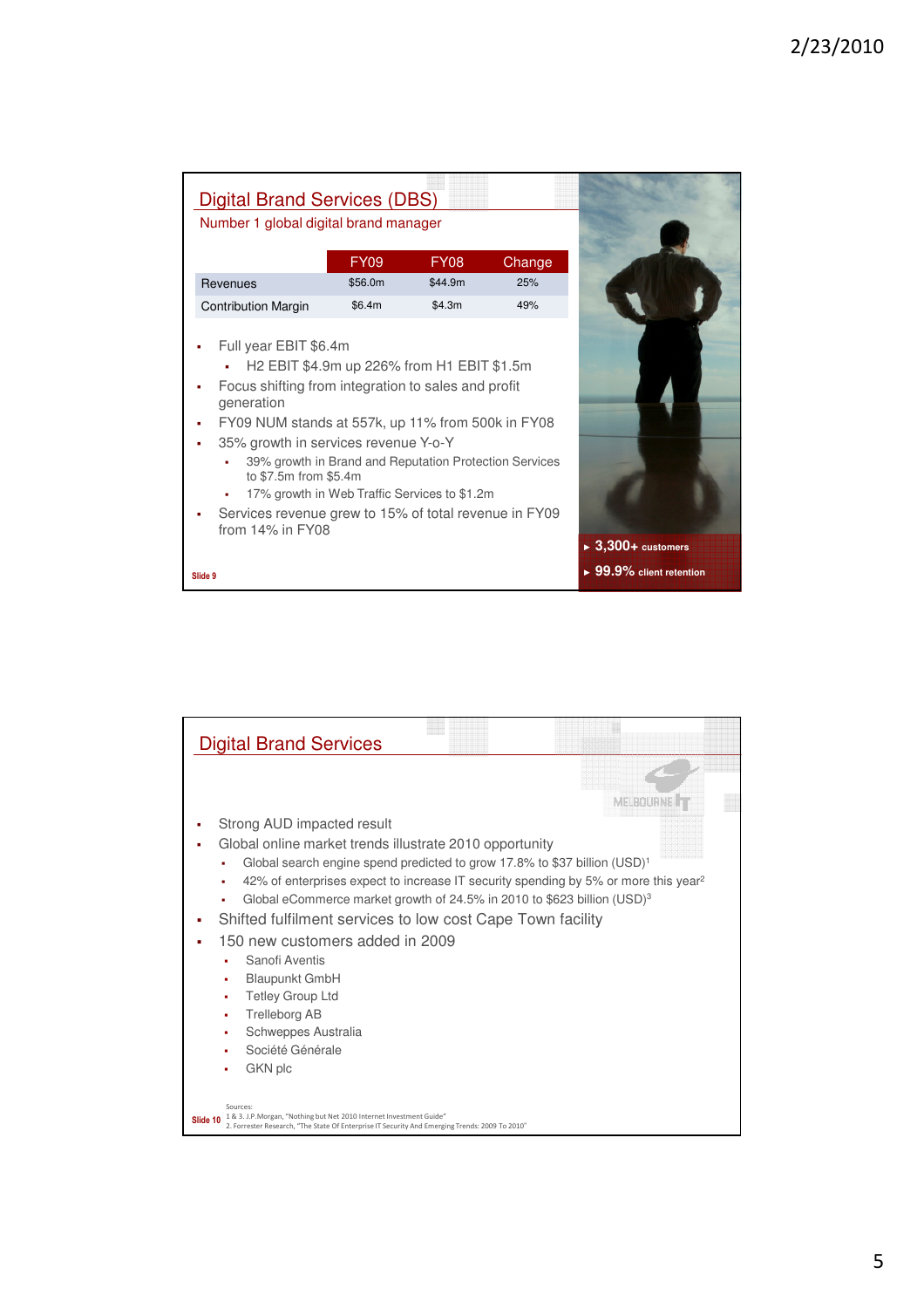

| Australia's number 1 SMB hosting company                                                                                                                                                                                                                                    | <b>SMB eBusiness Solutions</b>                                    |             |        |
|-----------------------------------------------------------------------------------------------------------------------------------------------------------------------------------------------------------------------------------------------------------------------------|-------------------------------------------------------------------|-------------|--------|
|                                                                                                                                                                                                                                                                             | <b>FY09</b>                                                       | <b>FY08</b> | Change |
| Revenues                                                                                                                                                                                                                                                                    | \$42.8m                                                           | \$43.2m     | $-1\%$ |
| <b>Contribution Margin</b>                                                                                                                                                                                                                                                  | \$10.1m                                                           | \$11.8m     | $-14%$ |
| Premium email, SEM and SaaS services revenue grew 29%<br>to \$6.4m from \$4.6m Y-o-Y<br>Combined eBusiness Centre sales grew 9.26% to \$18.7m Y-<br>$O - Y$<br>ARPU down to \$307 FY09 from \$329 FY08 due to<br>commoditisation of base services – domain names, email and | Second half service delivery stabilised<br>basic hosting packages |             |        |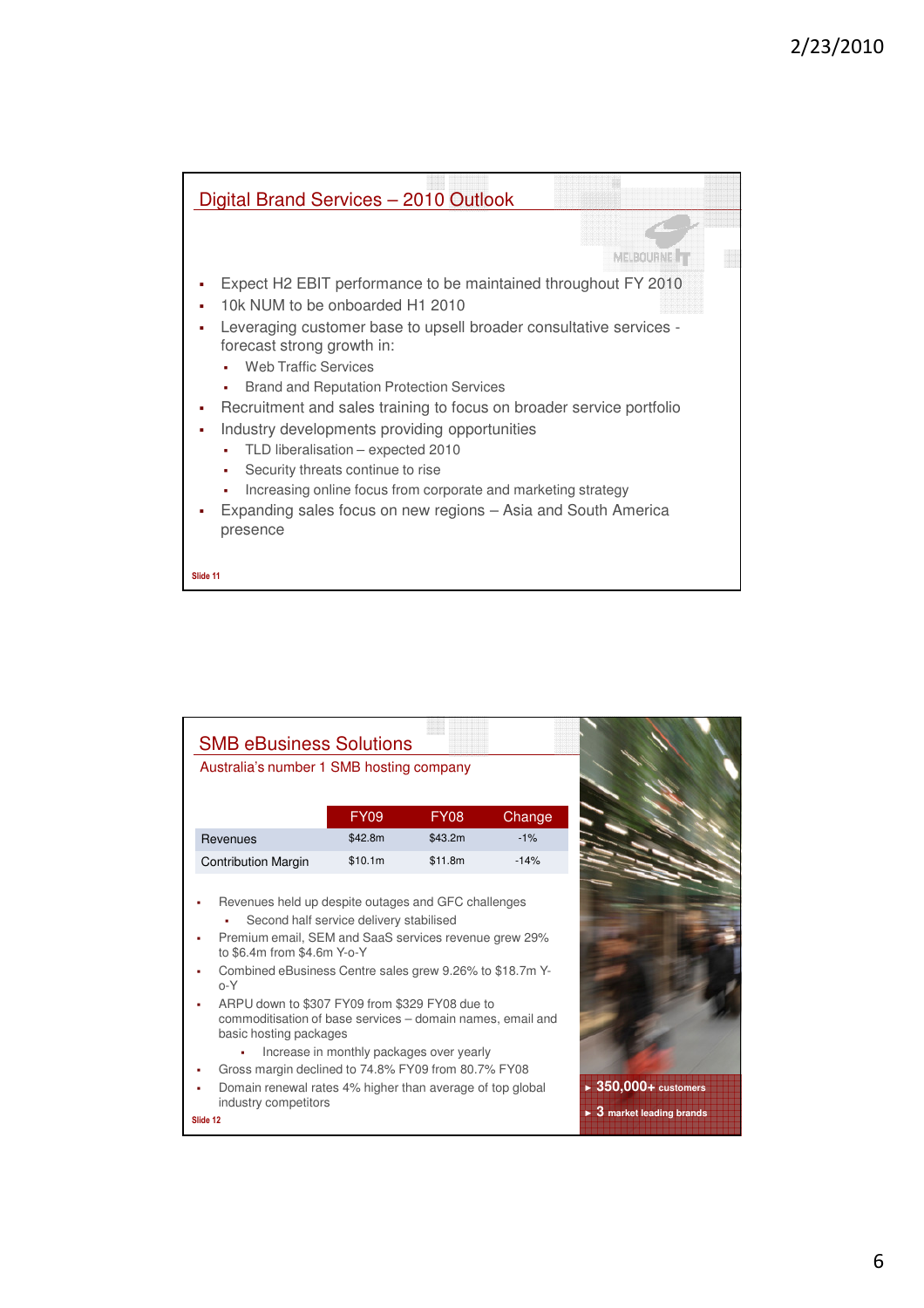

| <b>Enterprise Services</b>                                                                                                                                                                                                                                                                                                                                                                                                                                                                                                                                                        |             |         |        |                                      |  |
|-----------------------------------------------------------------------------------------------------------------------------------------------------------------------------------------------------------------------------------------------------------------------------------------------------------------------------------------------------------------------------------------------------------------------------------------------------------------------------------------------------------------------------------------------------------------------------------|-------------|---------|--------|--------------------------------------|--|
|                                                                                                                                                                                                                                                                                                                                                                                                                                                                                                                                                                                   |             |         |        |                                      |  |
|                                                                                                                                                                                                                                                                                                                                                                                                                                                                                                                                                                                   | <b>FY09</b> | FY08    | Change |                                      |  |
| Revenues                                                                                                                                                                                                                                                                                                                                                                                                                                                                                                                                                                          | \$25.6m     | \$26.2m | $-2%$  |                                      |  |
| <b>Contribution Margin</b>                                                                                                                                                                                                                                                                                                                                                                                                                                                                                                                                                        | \$2.2m      | \$3.2m  | $-31%$ |                                      |  |
| H <sub>2</sub> EBIT rebounded almost seven-fold to \$1.9m compared to<br>H1 \$0.3M<br>Qld Department Education & Training re-signed long term<br>contract<br>TCV of signed contracts rose to \$39.9m from \$26.7m Y-o-Y<br>٠<br>Increased average total contract value by 100% during 2009<br>٠<br>to \$256,000 from \$127,000<br>Dramatically reduced customer churn – 6.4% in Q4 from<br>٠<br>24.3% in Q1 due to service delivery improvements<br>Introduced new advanced infrastructure capabilities to drive<br>٠<br>sales including MediaPoint, vSphere 4, collaboration and |             |         |        |                                      |  |
| analytics technologies<br>156 new customers signed                                                                                                                                                                                                                                                                                                                                                                                                                                                                                                                                |             |         |        | $\triangleright$ 900+ clients        |  |
| Slide 14                                                                                                                                                                                                                                                                                                                                                                                                                                                                                                                                                                          |             |         |        | $\blacktriangleright$ 1,300+ servers |  |

7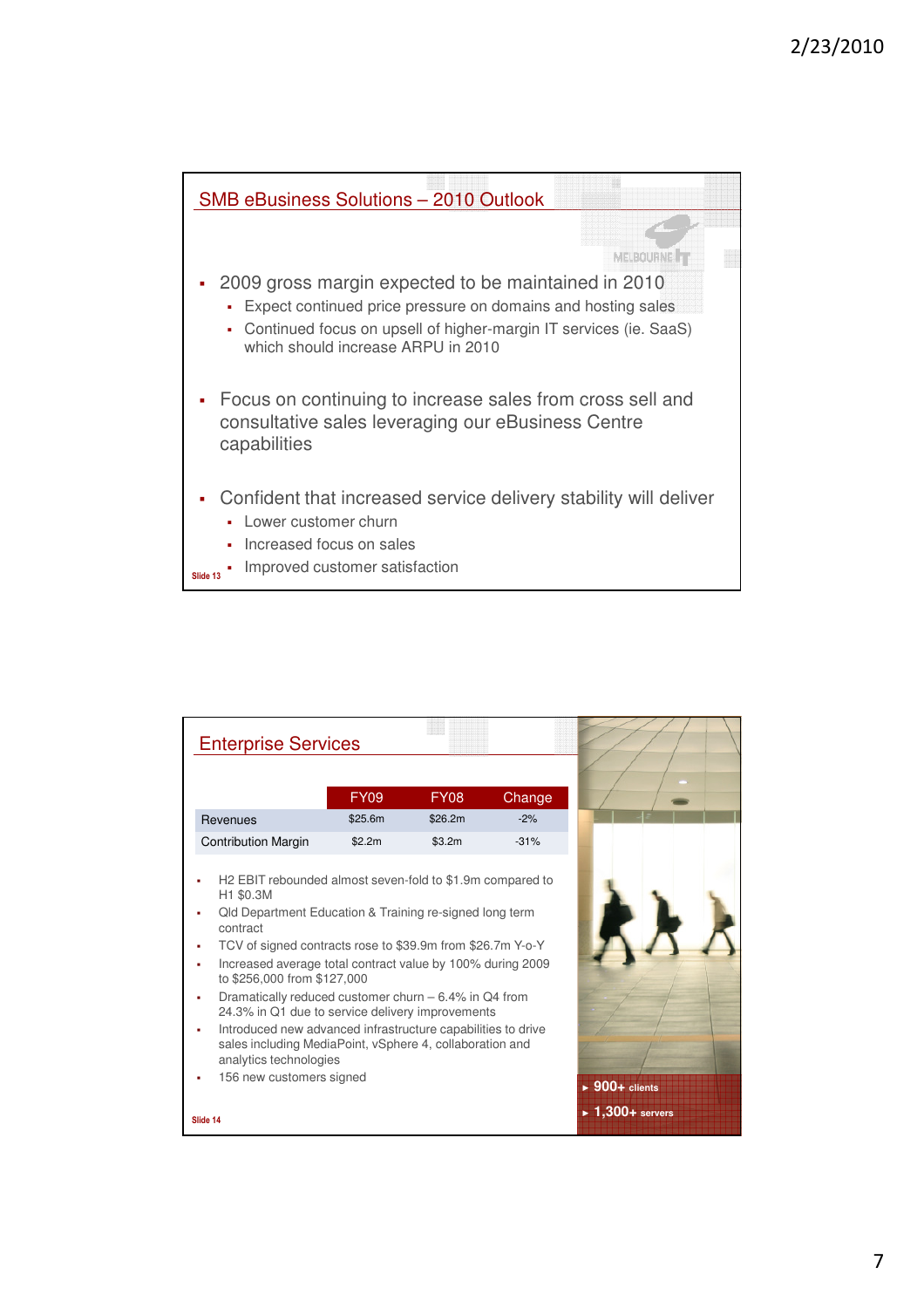

| <b>Global Partner Solutions</b>                                                                                                                    |                                                                                                                               |             |        |  |  |  |
|----------------------------------------------------------------------------------------------------------------------------------------------------|-------------------------------------------------------------------------------------------------------------------------------|-------------|--------|--|--|--|
| Number 1 global domain reseller provider                                                                                                           |                                                                                                                               |             |        |  |  |  |
|                                                                                                                                                    | <b>FY09</b>                                                                                                                   | <b>FY08</b> | Change |  |  |  |
| Revenues                                                                                                                                           | \$64.9m                                                                                                                       | \$61.3m     | 6%     |  |  |  |
| <b>Contribution Margin</b>                                                                                                                         | \$8.6m                                                                                                                        | \$7.4m      | 16%    |  |  |  |
|                                                                                                                                                    | Partner division benefitted from FX hedging locked in<br>$2009$ average $70¢$<br>Australian partner revenue steady at \$17.5m |             |        |  |  |  |
| International partner domain revenue down 2% to<br>\$35.7m USD FY09 from \$36.5m USD FY08<br>Increased 6.9% to \$46.4m Y-o-Y in AUD due to FX rate |                                                                                                                               |             |        |  |  |  |
| NUM reduced to 4.5m from 5m                                                                                                                        |                                                                                                                               |             |        |  |  |  |
| 100% retention of global partners                                                                                                                  |                                                                                                                               |             |        |  |  |  |
| Slide 16                                                                                                                                           |                                                                                                                               |             |        |  |  |  |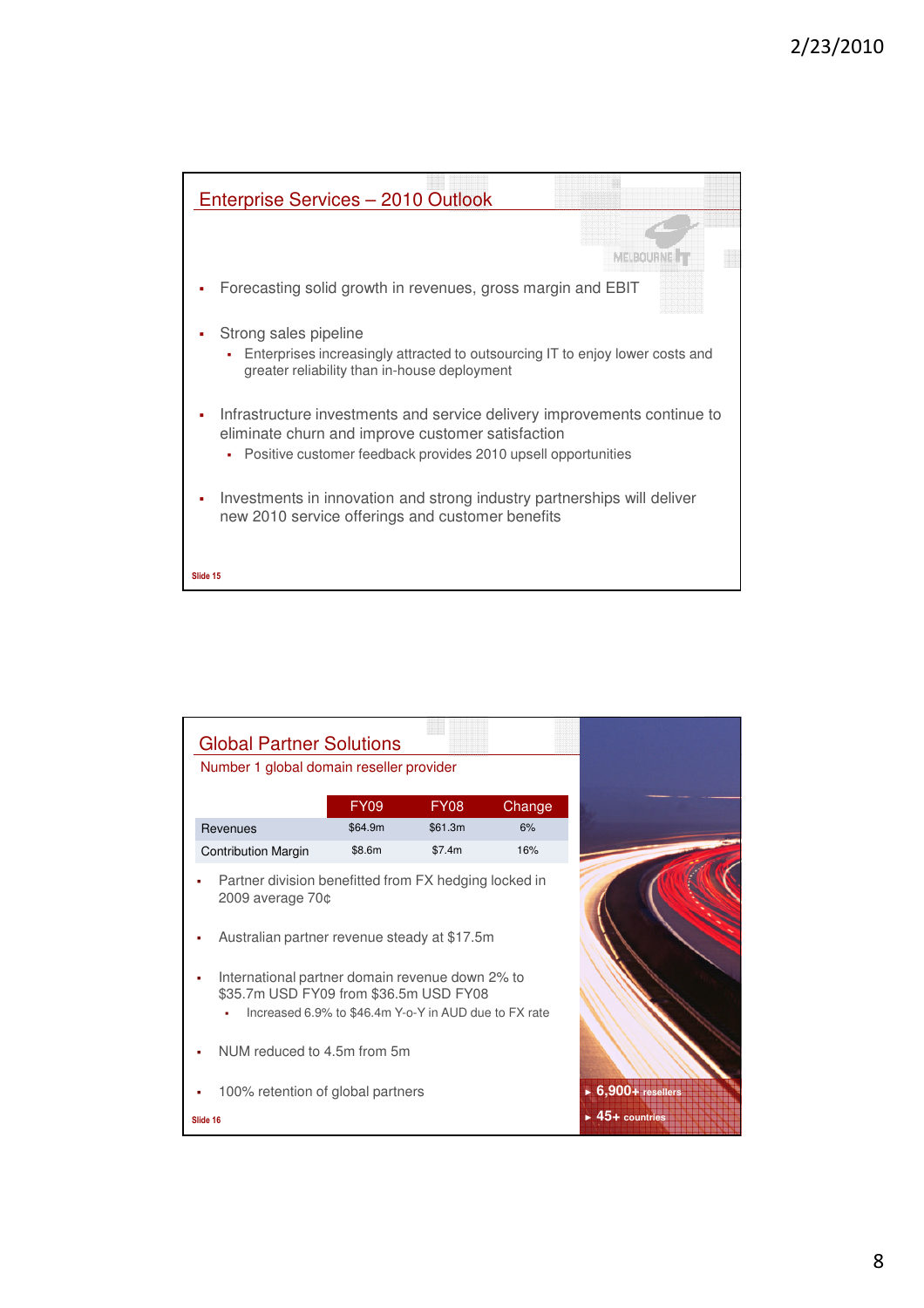

| ForTheRecord (FTR)                                            |                                                                                                     |             |        |                                              |
|---------------------------------------------------------------|-----------------------------------------------------------------------------------------------------|-------------|--------|----------------------------------------------|
| Number 1 courtroom digital recording company                  |                                                                                                     |             |        |                                              |
|                                                               | <b>FY09</b>                                                                                         | <b>FY08</b> | Change |                                              |
| Revenues                                                      | \$9.6m                                                                                              | \$8.9m      | 8%     |                                              |
| <b>Contribution Margin</b>                                    | \$1.0m                                                                                              | \$0.5m      | 100%   |                                              |
| government budget tightening<br>Key customer wins:<br>٠       | Government of Manitoba – Department of Justice<br>United States District Court, Southern Missisippi |             |        |                                              |
| 2010 Outlook<br>Senior leadership change – implement Jan 2010 |                                                                                                     |             |        |                                              |
| Unweighted sales pipeline up 24% Y-o-Y                        |                                                                                                     |             |        |                                              |
| International approach to address new markets                 |                                                                                                     |             |        |                                              |
| Expanding law enforcement market                              |                                                                                                     |             |        | $\triangleright$ 22,500+ installed solutions |
| Slide 18                                                      |                                                                                                     |             |        | $\triangleright$ 250+ global resellers       |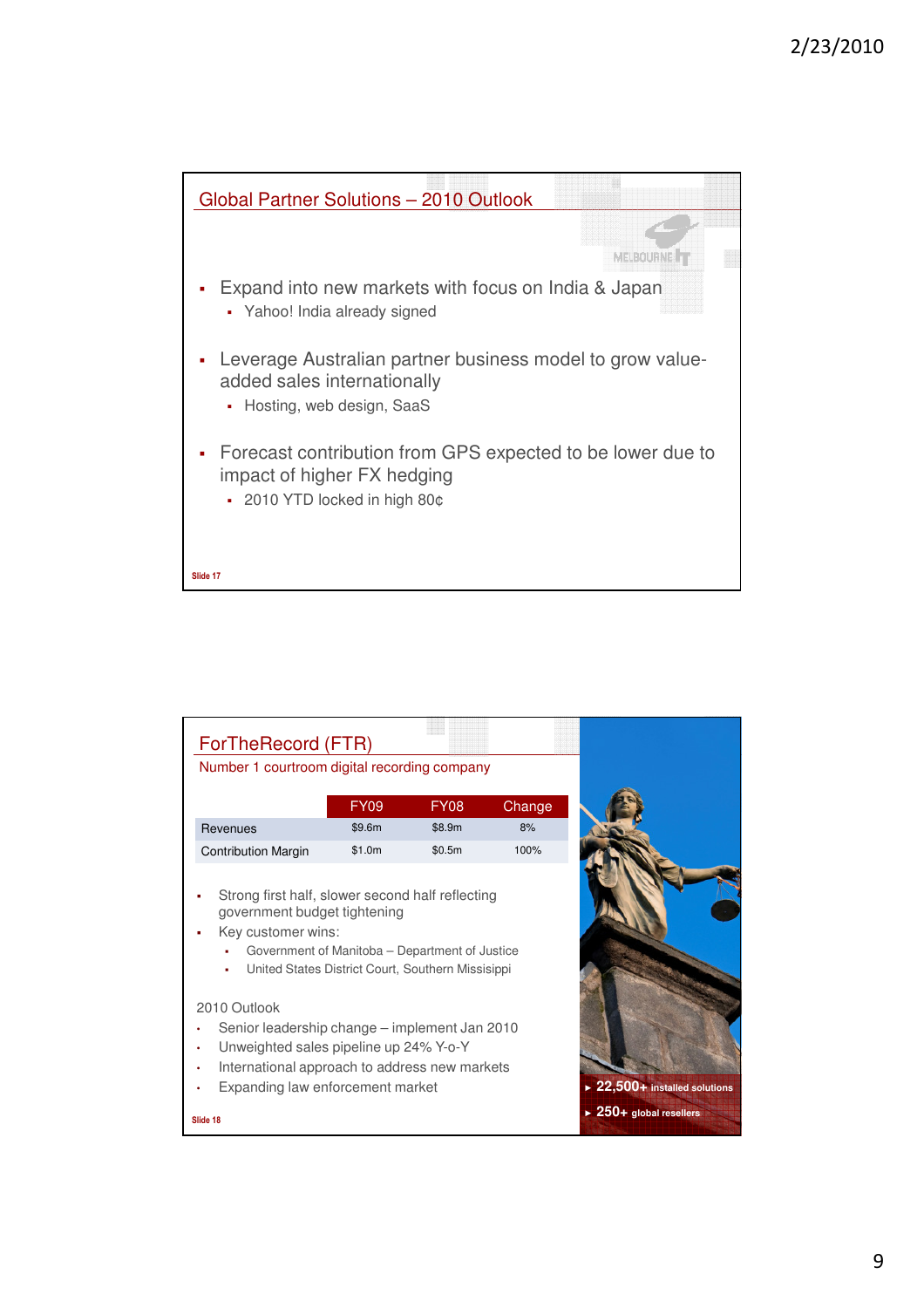

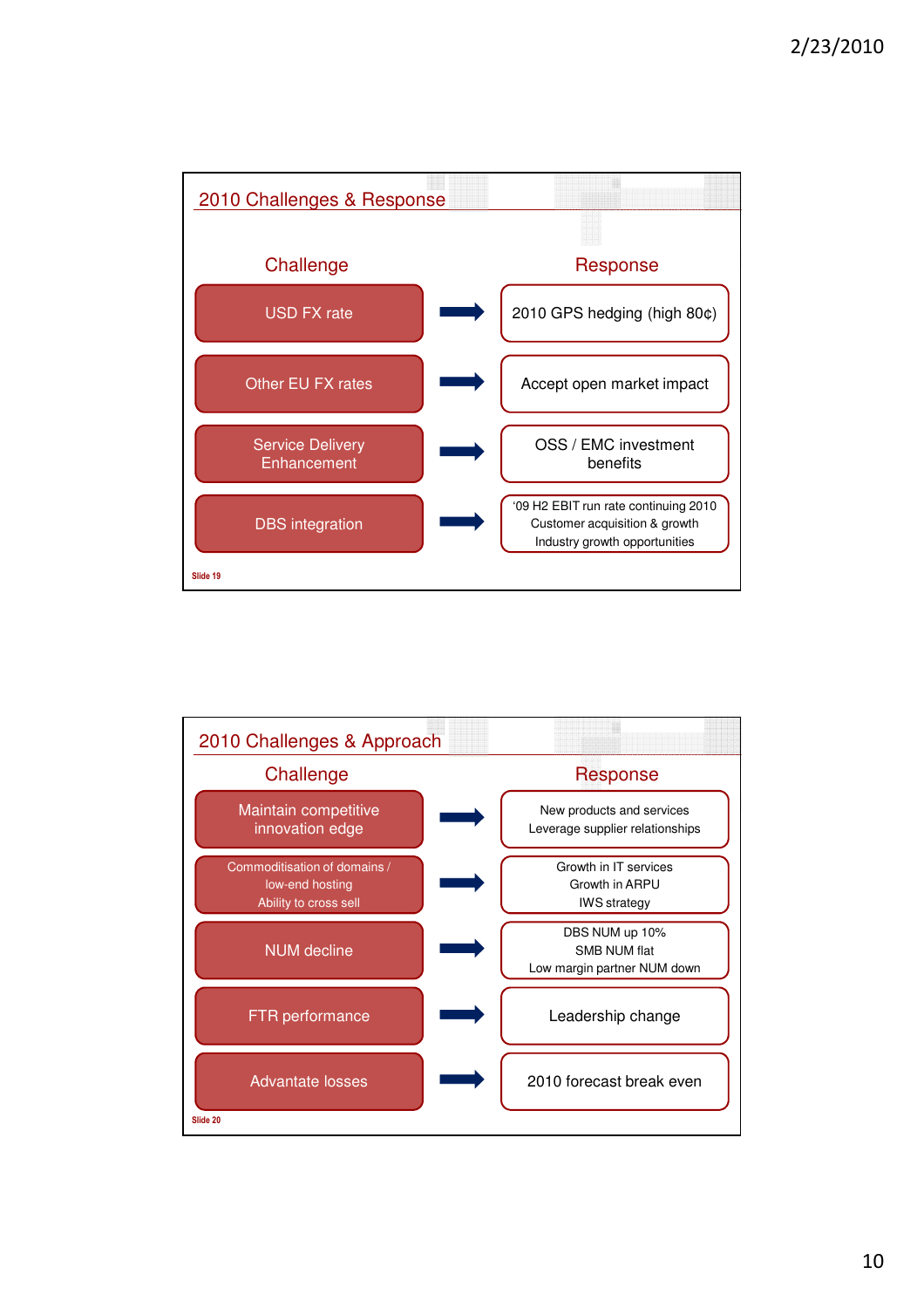

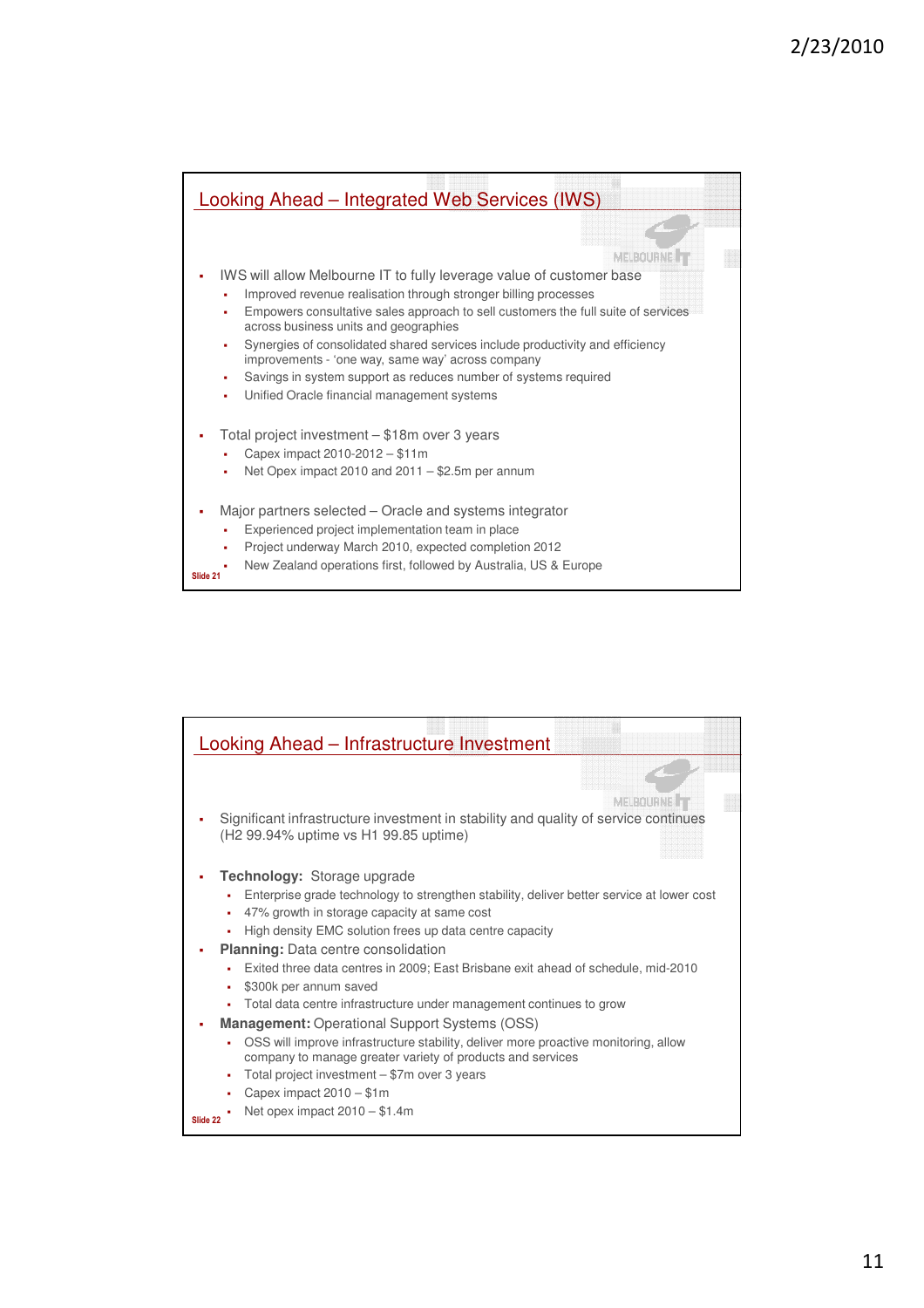

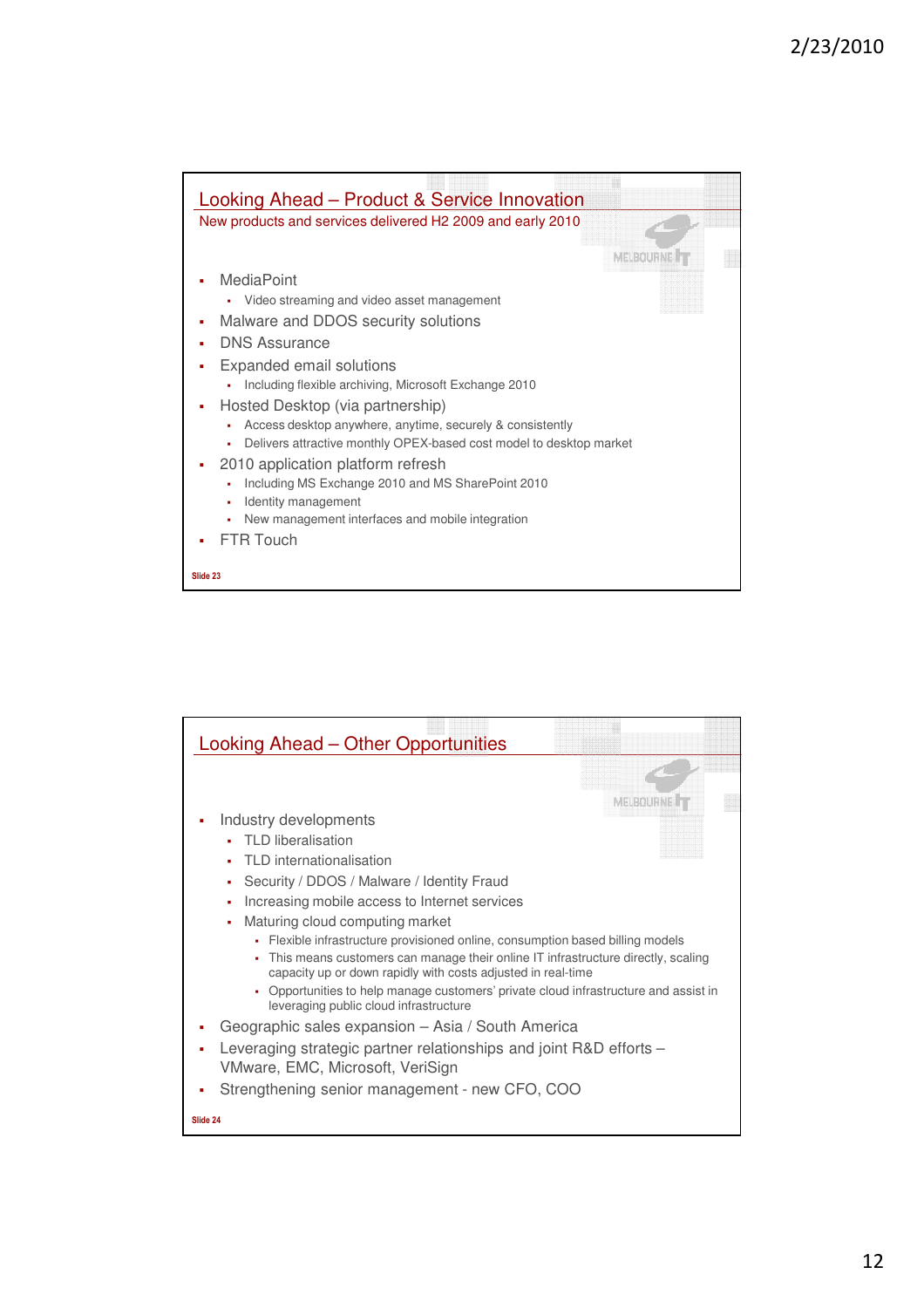

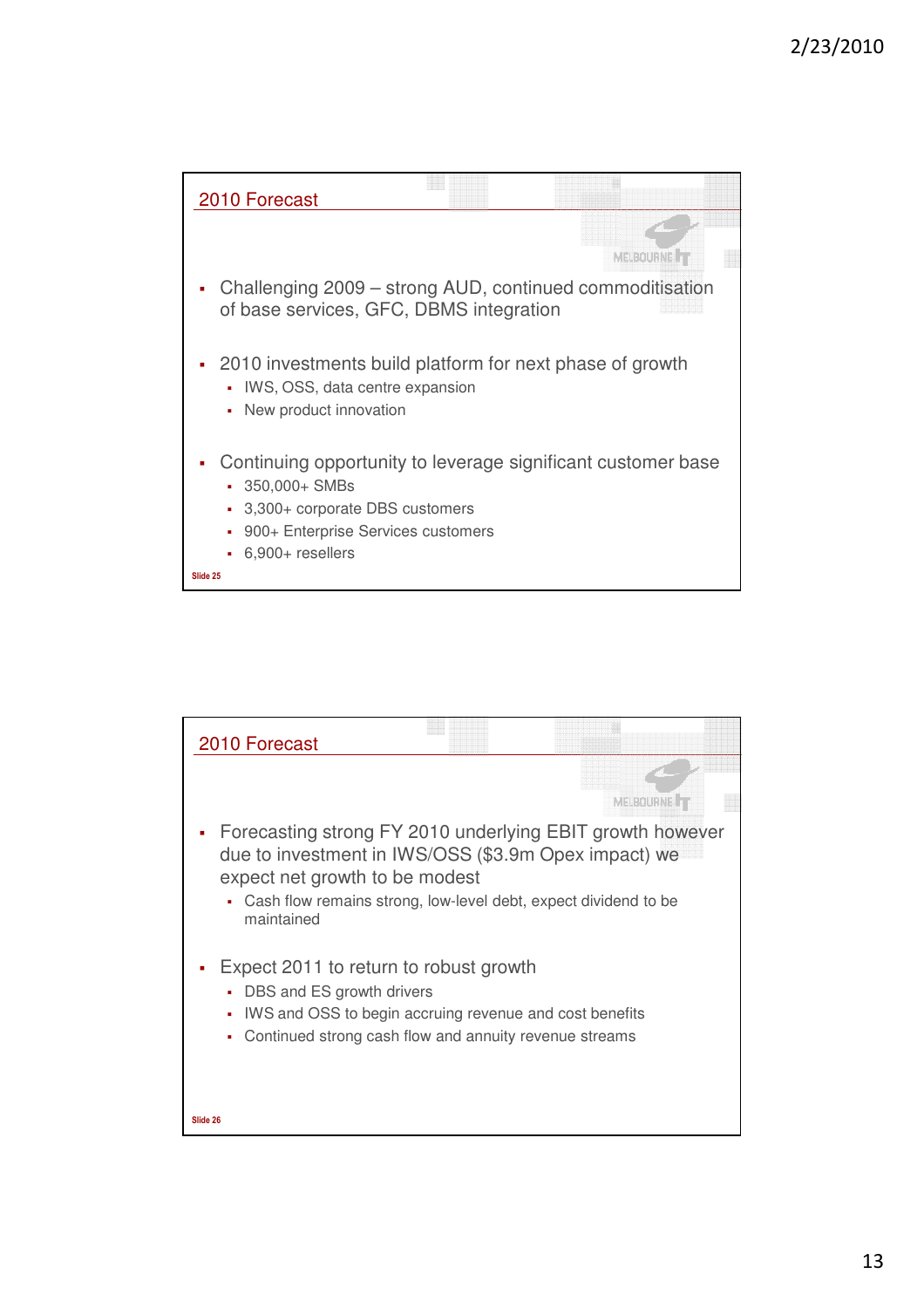| Appendix: Glossary                                                                                                                                                                                                                                                                                                                                                                    |                                                                                                                                                                                                                                                                                                                                                                                                                                                                                                                                          |
|---------------------------------------------------------------------------------------------------------------------------------------------------------------------------------------------------------------------------------------------------------------------------------------------------------------------------------------------------------------------------------------|------------------------------------------------------------------------------------------------------------------------------------------------------------------------------------------------------------------------------------------------------------------------------------------------------------------------------------------------------------------------------------------------------------------------------------------------------------------------------------------------------------------------------------------|
| <b>Industry Terminology</b><br>ARPU – Average Revenue Per User<br>CRM – Customer Relationship<br>Management<br>DDOS - Distributed Denial of Service<br>(an attack method used by criminals<br>online)<br>DNS - Domain Name System<br>FX - Foreign Exchange<br>NUM – Names Under Management<br>SaaS - Software as a Service<br>SEM - Search Engine Marketing<br>TLD - Top Level Domain | MELBOURNE <sup>T</sup><br><b>Melbourne IT Divisions &amp; Initiatives</b><br>DBS - Digital Brand Services<br>٠<br>DBMS - VeriSign Digital Brand<br>ä,<br>Management Services (acquired by<br>Melbourne IT)<br>ES – Enterprise Services (previously<br>named Corporate & Government)<br>FTR - ForTheRecord<br>п.<br>GPS - Global Partner Solutions<br>$\blacksquare$<br><b>IWS</b> – Integrated Web Services<br>×<br>OSS - Operational Support Systems<br>×<br>SMB - SMB eBusiness Solutions<br>(previously named Business &<br>Consumer) |
| Slide 27                                                                                                                                                                                                                                                                                                                                                                              |                                                                                                                                                                                                                                                                                                                                                                                                                                                                                                                                          |